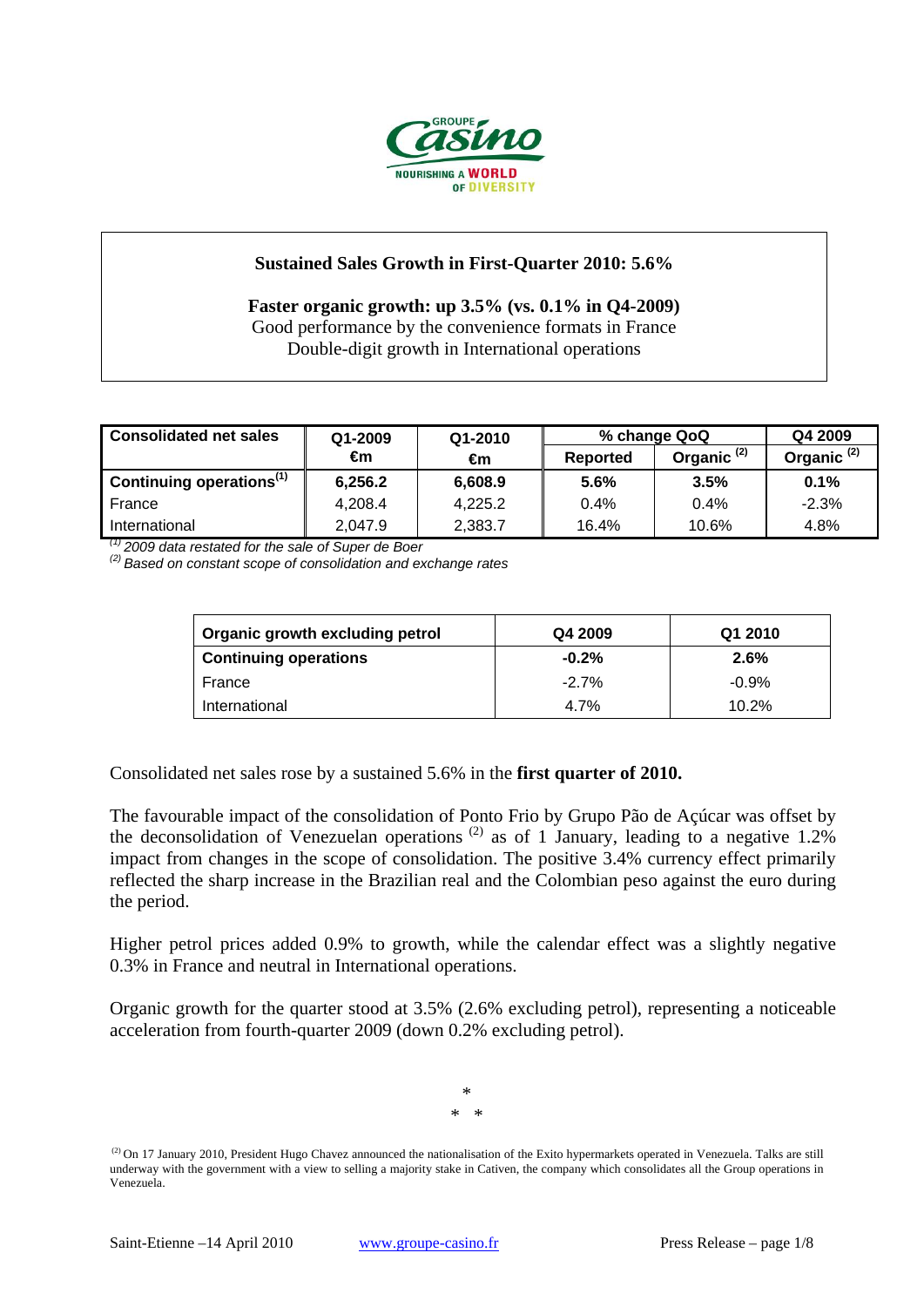In France, the sales trend improved in the first quarter, with organic sales excluding petrol slightly down (0.9%) versus a 2.7% decrease in fourth-quarter 2009.

- All of the convenience formats (Casino Supermarkets, Monoprix, Superettes and Franprix) reported a tangible improvement in performance, with a gain in total sales for the period.
- Cdiscount maintained its strong sales momentum.
- The sales trend at Géant Casino and Leader Price gradually improved over the quarter, reflecting the initial impact of reinvesting the gains from the pooled purchasing of private-label and value-line products.

International operations, which represented 36% of sales, saw a sharp acceleration in organic growth, to 10.6% from 4.8% in fourth-quarter 2009.

- Operations in South America reported double-digit (13.3%) growth, impelled notably by the very strong gains in Brazil.
- In Asia, organic growth remained brisk, rising 7.3% on the back of firm sales in Thailand and sustained strong growth in Vietnam.

In all, the solid first-quarter performance attested to the good positioning of the Group's business portfolio:

- A favourable business mix in France, weighted towards the convenience and discount formats, and leadership in the non-food e-commerce segment.
- In international markets, leadership positions in countries with high growth potential.

Groupe Casino is confident in its ability to strengthen its market share in France by improving the price competitiveness of its banners through the reinvestment of purchasing gains and by faster expansion in the convenience and discount formats.

Internationally, the quality of the Group's assets should drive further strong and profitable growth.

The Group will pursue its **€** billion asset disposal programme and confirms its target of a net debt/EBITDA ratio of less than 2.2x at year-end 2010.

> \* \* \*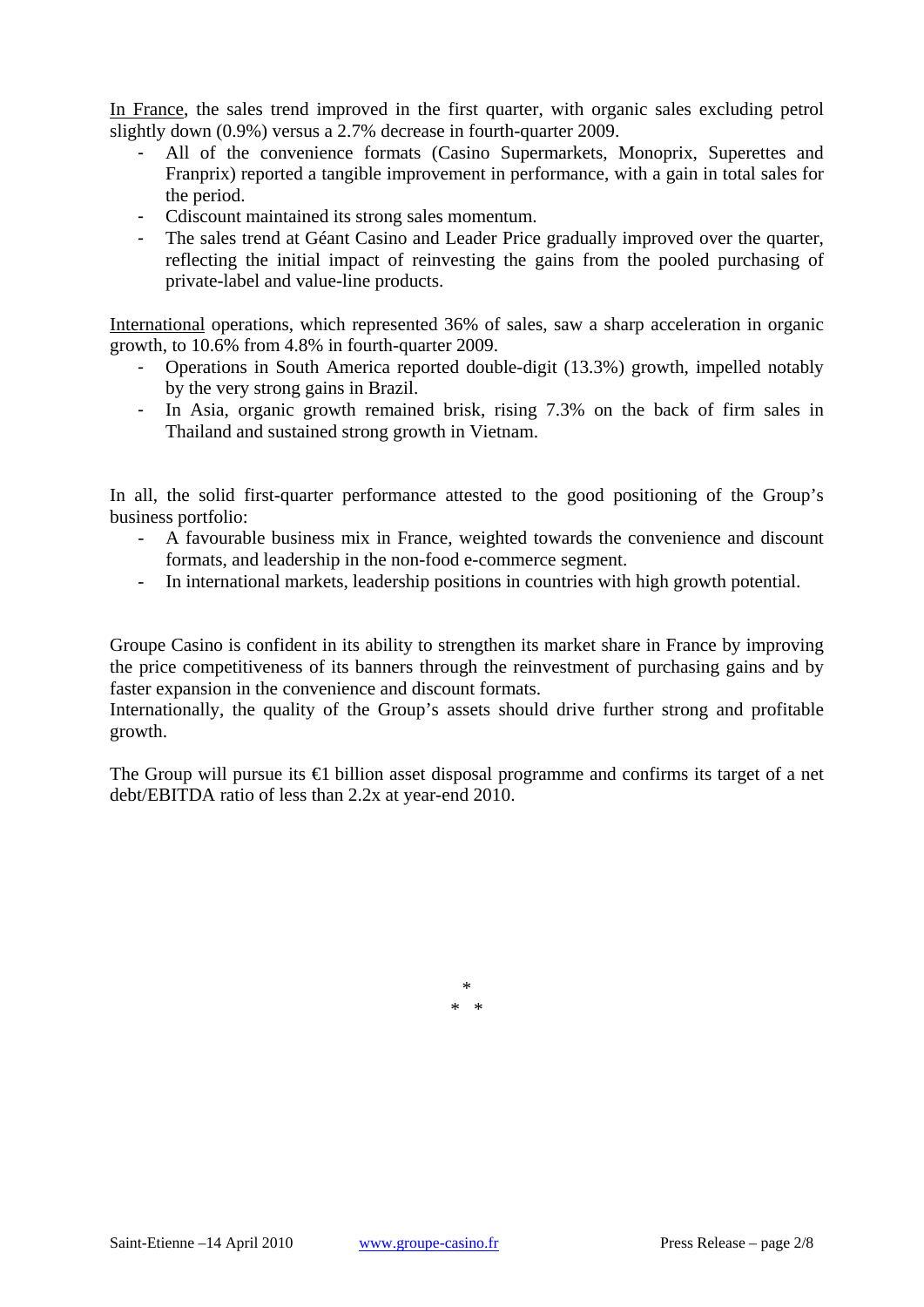Sales in France rose 0.4% over the period. Petrol sales had a 1.3% positive impact.

Excluding petrol, sales ended the period down a slight 0.9%, compared with a 2.7% decline in fourth-quarter 2009.

The first quarter therefore saw a tangible improvement in the sales trend, led by a good performance across all of the convenience formats.

| In $\epsilon$ millions           | <b>First quarter</b> |         |          |                                    |
|----------------------------------|----------------------|---------|----------|------------------------------------|
|                                  | 2009                 | 2010    | % Change | Organic growth<br>excluding petrol |
| Net sales, France                | 4,208.4              | 4,225.2 | $0.4\%$  | $-0.9\%$                           |
|                                  |                      |         |          |                                    |
| <b>Franprix-Leader Price</b>     | 1,011.9              | 976.9   | $-3.5\%$ | $-3.5\%$                           |
| <b>Géant Casino hypermarkets</b> | 1,258.1              | 1,247.0 | $-0.9\%$ | $-3.9\%$                           |
| <b>Convenience stores</b>        | 1,578.8              | 1,618.9 | $2.5\%$  | $1.3\%$                            |
| Casino supermarkets              | 770.1                | 798.7   | 3.7%     | 1.2%                               |
| Monoprix                         | 454.3                | 470.0   | 3.4%     | 3.4%                               |
| Superettes                       | 354.4                | 350.2   | $-1.2%$  | $-1.2%$                            |
| Other segments                   | 359.5                | 382.4   | $6.4\%$  | 6.4%                               |

| <b>Same-store sales</b>   | <b>First quarter 2010</b> |                  |  |
|---------------------------|---------------------------|------------------|--|
|                           | Including petrol          | Excluding petrol |  |
| Franprix                  | 0.6%                      | $0.6\%$          |  |
| <b>Leader Price</b>       | $-10.8%$                  | $-10.8%$         |  |
| Géant Casino hypermarkets | $-1.6%$                   | $-4.7\%$         |  |
| Casino supermarkets       | $+1.5%$                   | $-1.0\%$         |  |
| Monoprix                  | $+2.4%$                   | $+2.3%$          |  |

# **Franprix/Leader Price**

Franprix's same-store sales rose 0.6%, driven by a 0.8% increase in footfalls. The banner's attractiveness has been enhanced by the faster deployment of the new store concept, with 34 units upgraded during the quarter versus 39 in all of 2009. The impact has been highly satisfactory, with double-digit sales gains at the renovated stores.

Leader Price reported a 10.8% drop in same-store sales. The sales trend improved in March, reflecting the initial impact of price cuts thanks to the purchasing gains resulting from the pooling of the Group's private-label and value-line products.

Expansion continued in line with the business plan, with the opening of 15 Franprix stores and 9 Leader Price stores during the quarter.

In all, Franprix-Leader Price sales ended the period down 3.5%.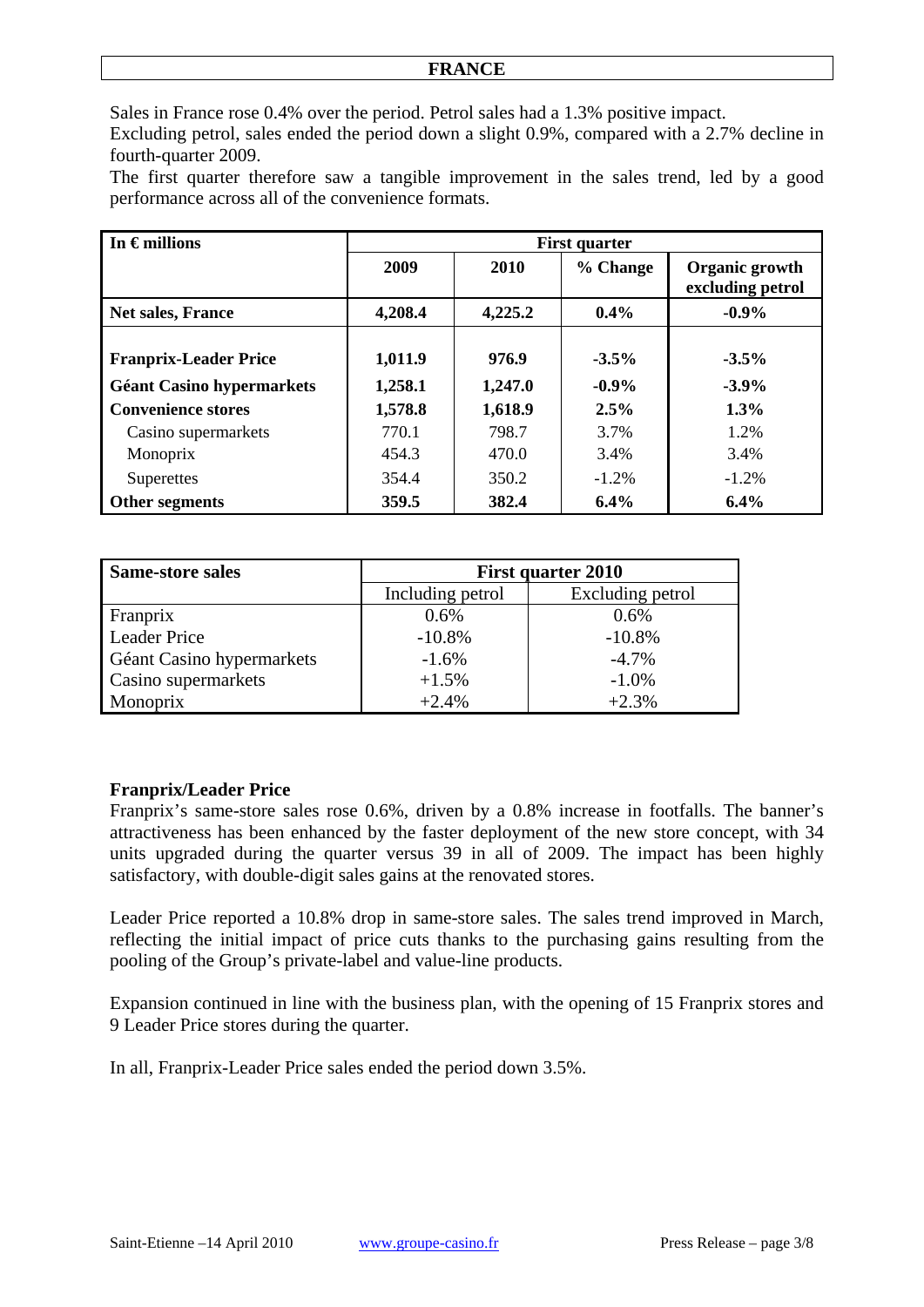## **Hypermarkets**

Géant Casino sales declined by 4.7% on a same-store basis, excluding petrol. The average basket was stable, up 0.2%, footfalls were down 4.9%.

Food sales were down 4.0%. Purchasing gains began to be reinvested mainly in March. These significant, targeted price cuts will be pursued and will help to strengthen the banner's price competitiveness.

Non-food sales declined by 6.4% over the period, notably due to the process of repositioning the offer around the most revenue generating and profitable categories. The banner thus continued to cut back on the assortment of large appliances. On the other hand, certain multimedia families and small electrical appliances saw a significant increase in sales over the quarter.

## **Convenience stores**

#### **Supermarkets**

Casino Supermarkets' same-store sales improved tangibly over the quarter, declining by 1% year-on-year, compared with a 3.4% decrease in fourth-quarter 2009. Average spend rose by 0.7%, led by the banner's expertise in fresh and chilled food products. Excluding petrol, total sales were up 1.2%.

## **Monoprix**

Led by growth in both food and non-food business, Monoprix reported a solid 2.3% increase in same-store sales, an excellent performance that once again demonstrated the success of the banner's differentiated positioning.

A Citymarché unit and two Naturalia stores were opened during the period. Total sales were up 3.4%.

## **Superettes**

Superette sales eased back a limited 1.2% in the first quarter, as the favourable impact of new franchisees was offset by sustained rationalisation of the store base.

#### **Other businesses**

Cdiscount maintained strong sales growth. New initiatives are being planned to strengthen the company's growth momentum, such as the possibility of picking up purchases in Géant Casino and superette stores and the development of private label products.

In all, sales by the other businesses (Cdiscount, Mercialys, Casino Cafeteria and Banque Casino) rose by 6.4% over the quarter.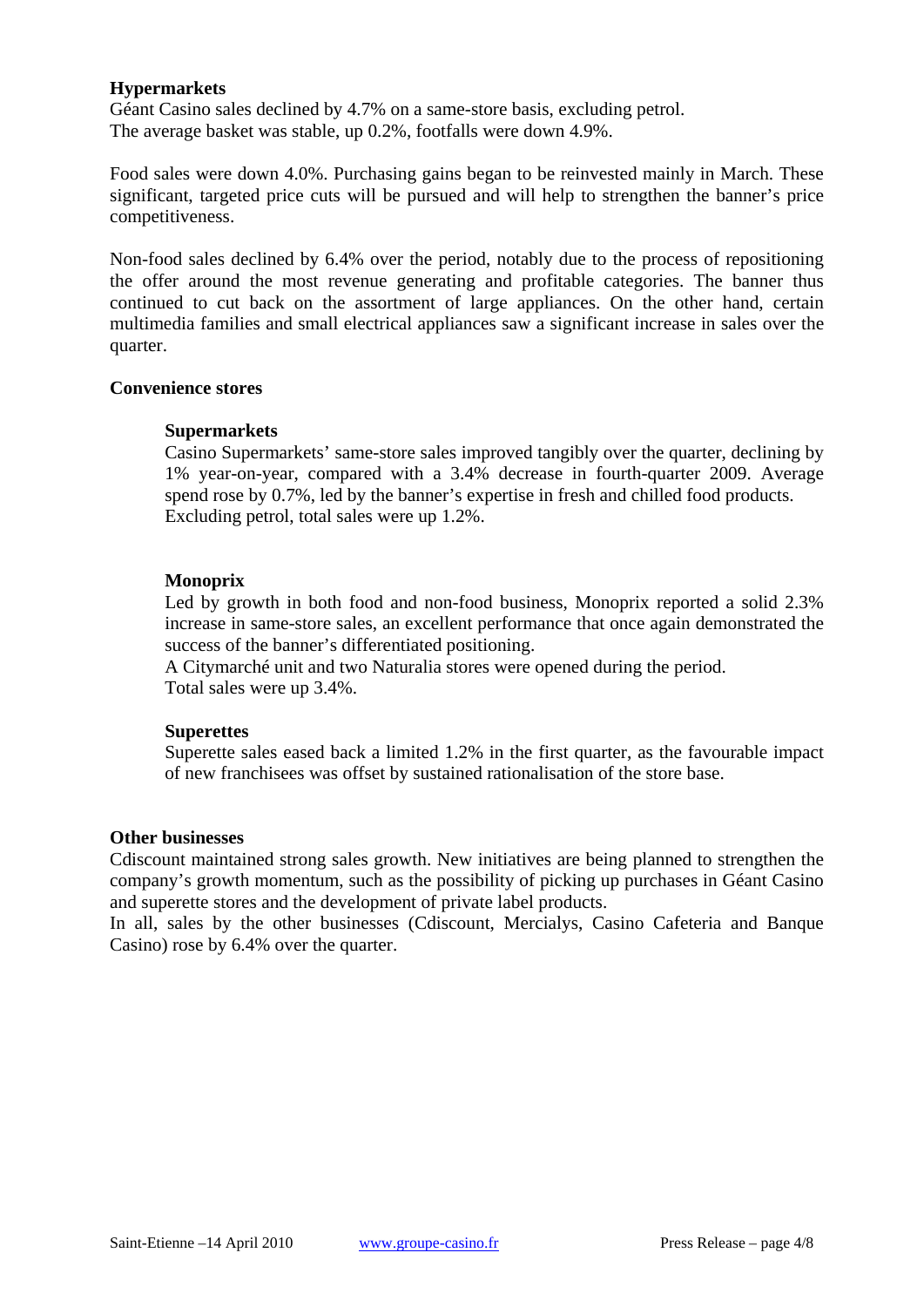International sales rose by a very robust 16.4% over the quarter.

The favourable impact of Ponto Frio's consolidation by Grupo Pão de Açúcar (GPA) was offset by the deconsolidation of Venezuelan operations as of 1 January 2010, leading to a negative 4.5% impact from changes in the scope of consolidation.

The positive 10.3% currency effect primarily reflected the sharp increase in the Brazilian real and the Colombian peso against the euro during the period.

The significant acceleration in organic growth, to 10.6% from 4.9% in first-quarter 2009, was led by very strong growth in South America (up 13.3%) and sustained robust momentum in Asia (up 7.3%).

| Growth - Q1 2010 | <b>Reported</b> | Organic | Same-store |
|------------------|-----------------|---------|------------|
| South America    | 21.6%           | 13.3%   | $+10.5\%$  |
| Asia             | 6.2%            | 7.3%    | $+5.3%$    |

**In South America,** same-store sales rose 10.5% over the quarter (versus 4.4% in 2009), lifted by double-digit growth in Brazil and improved sales both in Colombia and Argentina.

- GPA's same-store sales rose 18.1%\*, led by both food and non food. All of the banners contributed to this excellent performance. E-business sales increased by a very strong 65.3% including VAT. Reported sales surged 50.2%\* on the consolidation of Ponto Frio, which saw a sustained turnaround with sales up more than 50% over the period.
- In Colombia, Exito saw a tangible 2.6% improvement in same-store sales, while expansion drove a 3.7%\* increase as reported.

Operations in **Asia** reported another quarter of robust organic growth, up 7.3% thanks to an improvement in Big C's same-store sales in Thailand and sustained strong momentum in Vietnam. A hypermarket was opened in Vietnam, increasing the store base to 10 at 31 March.

Performance in the Indian Ocean was satisfactory over the quarter, with a 0.3% decline in same-store sales and a 1.9% increase on an organic basis.

*\*Data published by the company*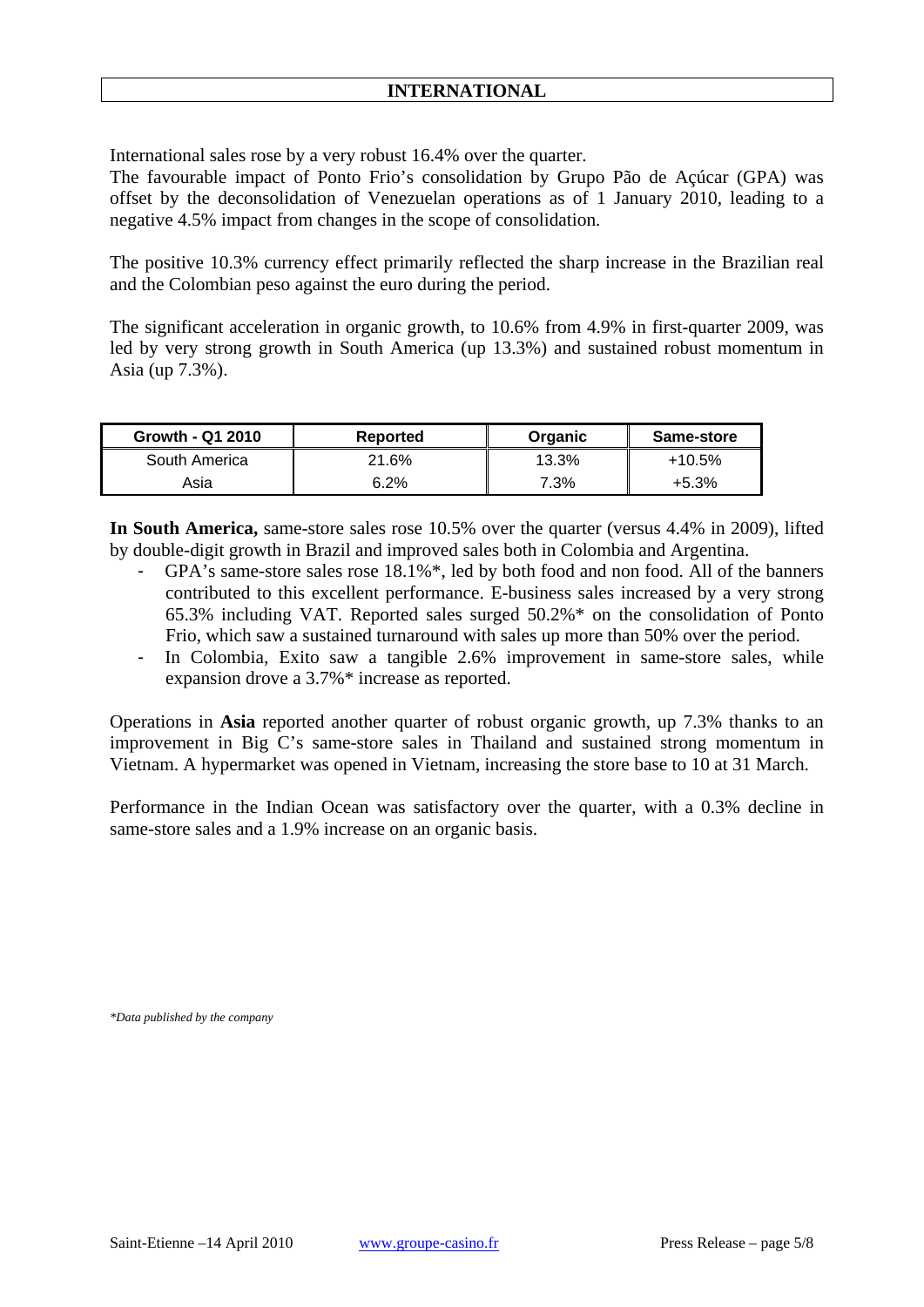### **Main changes in the scope of consolidation**

- Ponto Frio has been consolidated by the Grupo Pão de Açúcar (GPA) since 1 July 2009.
- Following the acquisition, GPA launched a rights issue, which had the effect of reducing Groupe Casino's stake from 35.0% at 30 June to 33.7% as of 21 September 2009.
- On 17 January 2010, President Hugo Chavez announced the nationalisation of the Exito hypermarkets operated in Venezuela. Talks are still underway with the government with a view to selling a majority stake in Cativen, the company which consolidates all the Group operations in Venezuela. Venezuelan operations have no longer been fully consolidated since 1 January 2010.

|                                                        | <b>First quarter</b> |         | % change |             |
|--------------------------------------------------------|----------------------|---------|----------|-------------|
|                                                        | 2009                 | 2010    | In euros | At constant |
|                                                        | €m                   | €m      |          | exchange    |
|                                                        |                      |         |          | rates       |
|                                                        |                      |         |          |             |
| <b>France</b>                                          | 4,208.4              | 4,225.2 | 0.4%     | 0.4%        |
| Of which:                                              |                      |         |          |             |
| <b>Franprix - Leader Price</b>                         | 1,011.9              | 976.9   | $-3.5\%$ | $-3.5%$     |
| Géant Casino hypermarkets                              | 1,258.1              | 1,247.0 | $-0.9%$  | $-0.9%$     |
| <b>Convenience stores</b>                              | 1,578.8              | 1,618.9 | 2.5%     | 2.5%        |
| Casino supermarkets                                    | 770.1                | 798.7   | $3.7\%$  | 3.7%        |
| Monoprix                                               | 454.3                | 470.0   | 3.4%     | 3.4%        |
| <b>Superettes</b>                                      | 354.4                | 350.2   | $-1.2\%$ | $-1.2%$     |
| <b>Other segments</b>                                  | 359.5                | 382.4   | 6.4%     | 6.4%        |
| <b>INTERNATIONAL</b>                                   | 2,047.9              | 2,383.7 | 16.4%    | 6.1%        |
| Of which:                                              |                      |         |          |             |
| <b>South America</b>                                   | 1,422.8              | 1,730.2 | 21.6%    | 6.4%        |
| Asia                                                   | 422.6                | 448.9   | 6.2%     | 7.3%        |
| <b>Other segments</b>                                  | 202.4                | 204.6   | 1.1%     | 1.5%        |
| <b>NET SALES, CONTINUING OPERATIONS</b> <sup>(1)</sup> | 6,256.2              | 6,608.9 | 5.6%     | 2.3%        |
|                                                        |                      |         |          |             |

*(1) 2009 data restated for the sale of Super de Boer* 

| Average exchange rates       | Q1-2009 | Q1-2010 | % change |
|------------------------------|---------|---------|----------|
| Argentina (ARS/EUR)          | 0.2170  | 0.1882  | $-13.3%$ |
| Uruguay (UYP/EUR)            | 0.0326  | 0.0368  | 12.7%    |
| Venezuela (VEF/EUR) (x1,000) | 0.3557  | n/a     | n/a      |
| Thailand (THB/EUR)           | 0.0217  | 0.0220  | 1.0%     |
| Vietnam (VND/EUR) (x1,000)   | 0.0452  | 0.0396  | $-12.4%$ |
| Colombia (COP/EUR) (x1,000)  | 0.3196  | 0.3701  | 15.8%    |
| Brazil (BRL/EUR)             | 0.3316  | 0.4008  | 20.9%    |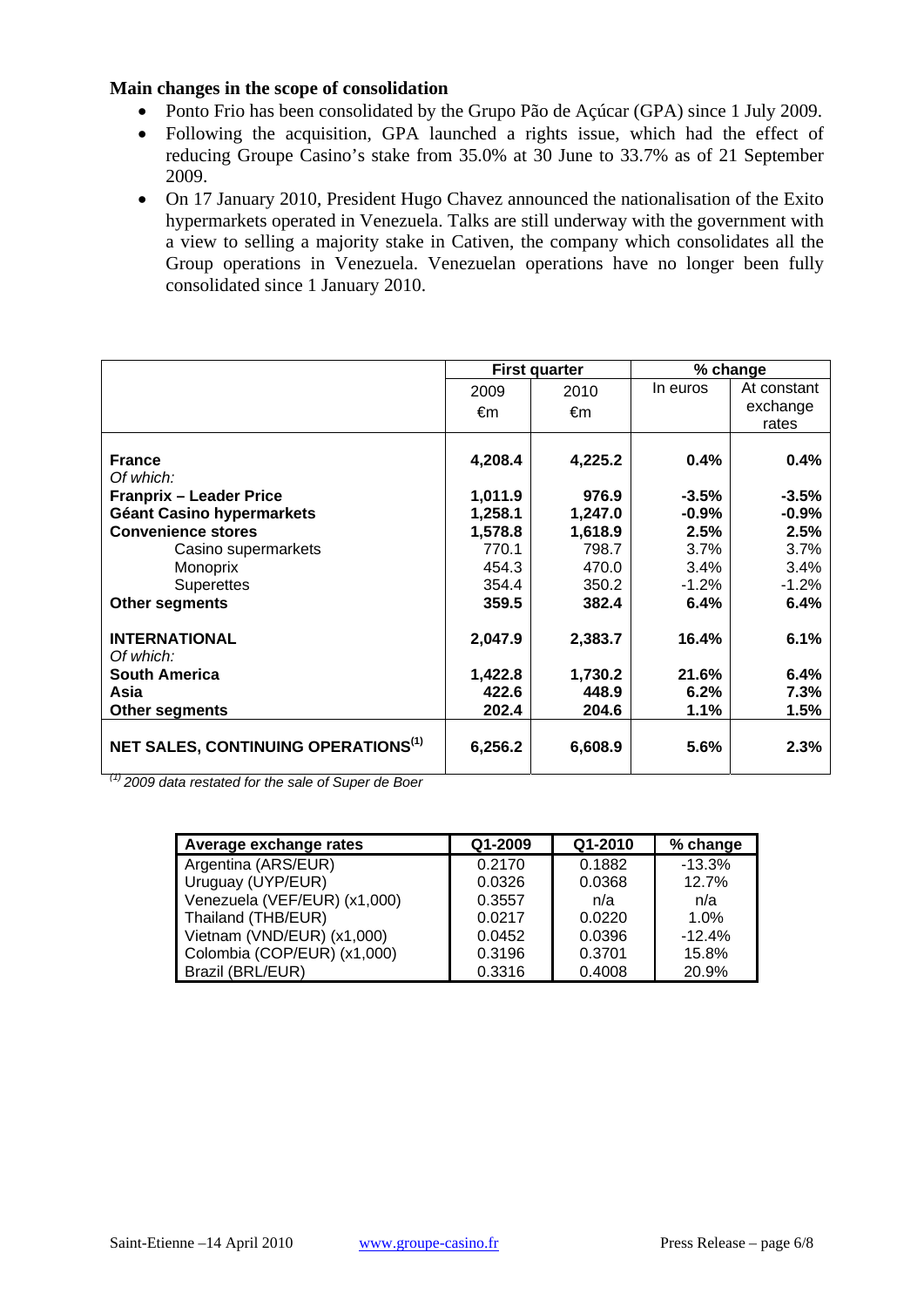| <b>France</b>                                                       | 31 March 2009 | 31 December 2009 | 31 March 2010  |
|---------------------------------------------------------------------|---------------|------------------|----------------|
| <b>Géant Casino hypermarkets</b>                                    | 129           | 122              | 122            |
| Of which French Affiliates                                          | 3             | 5                | 5              |
| <b>International Affiliates</b>                                     | 15            | 5                | 5              |
| + Service stations                                                  | 99            | 99               | 99             |
| <b>Casino supermarkets</b>                                          | 391           | 390              | 394            |
| Of which French Franchise/ Affiliates                               | 57            | 53               | 54             |
| International Franchise /Affiliates                                 | 22            | 21               | 24             |
| + Service stations                                                  | 153           | 156              | 156            |
| <b>Franprix supermarkets</b>                                        | 712           | 789              | 798            |
| Of which Franchise outlets                                          | 421           | 472              | 477            |
| <b>Monoprix supermarkets</b>                                        | 380           | 463              | 470            |
| Of which Naturalia                                                  | 39            | 41               | 43             |
| Of which Franchise affiliates/outlets                               | 47            | 117              | 121            |
| <b>Leader Price discount stores</b>                                 | 540           | 559              | 562            |
| Of which Franchise outlets                                          | 262           | 266              | 278            |
| <b>TOTAL</b> supermarkets and discount stores                       | 2,023         | 2,201            | 2,224          |
| Of which Franchise outlets/Stores operated under<br>business leases | 809           | 929              | 954            |
| <b>Petit Casino superettes</b>                                      | 1,911         | 1,816            | 1,804          |
| Of which Franchises                                                 | 25            | 28               | 28             |
| <b>Eco Services superettes</b>                                      | 6             | 4                | $\mathbf{3}$   |
| Of which Franchises                                                 | 5             | 4                | $\overline{2}$ |
|                                                                     |               |                  |                |
| <b>Spar superettes</b>                                              | 916           | 896              | 895            |
| Of which Franchises                                                 | 736           | 739              | 741            |
|                                                                     |               |                  |                |
| <b>Vival superettes</b>                                             | 1,685         | 1,753            | 1,772          |
| Of which Franchises                                                 | 1,685         | 1,753            | 1,772          |
| Casitalia and C'Asia superettes                                     | $\mathbf{1}$  | $\mathbf{1}$     | $\mathbf{1}$   |
| <b>Other Franchise stores</b>                                       | 1,142         | 1,257            | 1,310          |
| Casino supermarkets                                                 | 1,142         | 1,257            | 1,310          |
| Corners, Relay, Shell, Elf, Carmag, other                           |               |                  |                |
| <b>Wholesale activity</b>                                           | 439           | 1,025            | 1,020          |
| <b>TOTAL</b> convenience stores                                     | 6,100         | 6,751            | 6,805          |
| Of which Franchise outlets/Stores operated under                    | 4,032         | 4,805            | 4,874          |
| business leases                                                     |               |                  |                |
| <b>Other affiliate stores</b>                                       | 15            | 13               | 16             |
| Of which French Affiliates                                          | 14            | 13               | 15             |
| <b>International Affiliates</b>                                     | 1             |                  | 1              |
| <b>Other businesses</b>                                             | 268           | 277              | 284            |
| Cafeterias                                                          | 268           | 277              | 284            |
| <b>TOTAL France</b>                                                 | 8,535         | 9,364            | 9,451          |
| Hypermarkets                                                        | 129           | 122              | 122            |
| Supermarkets                                                        | 1,483         | 1,642            | 1,662          |
|                                                                     |               |                  |                |
| Discount stores                                                     | 540           | 559              | 562            |
| Superettes and other stores                                         | 6,115         | 6,764            | 6,821          |
| Other                                                               | 268           | 277              | 284            |